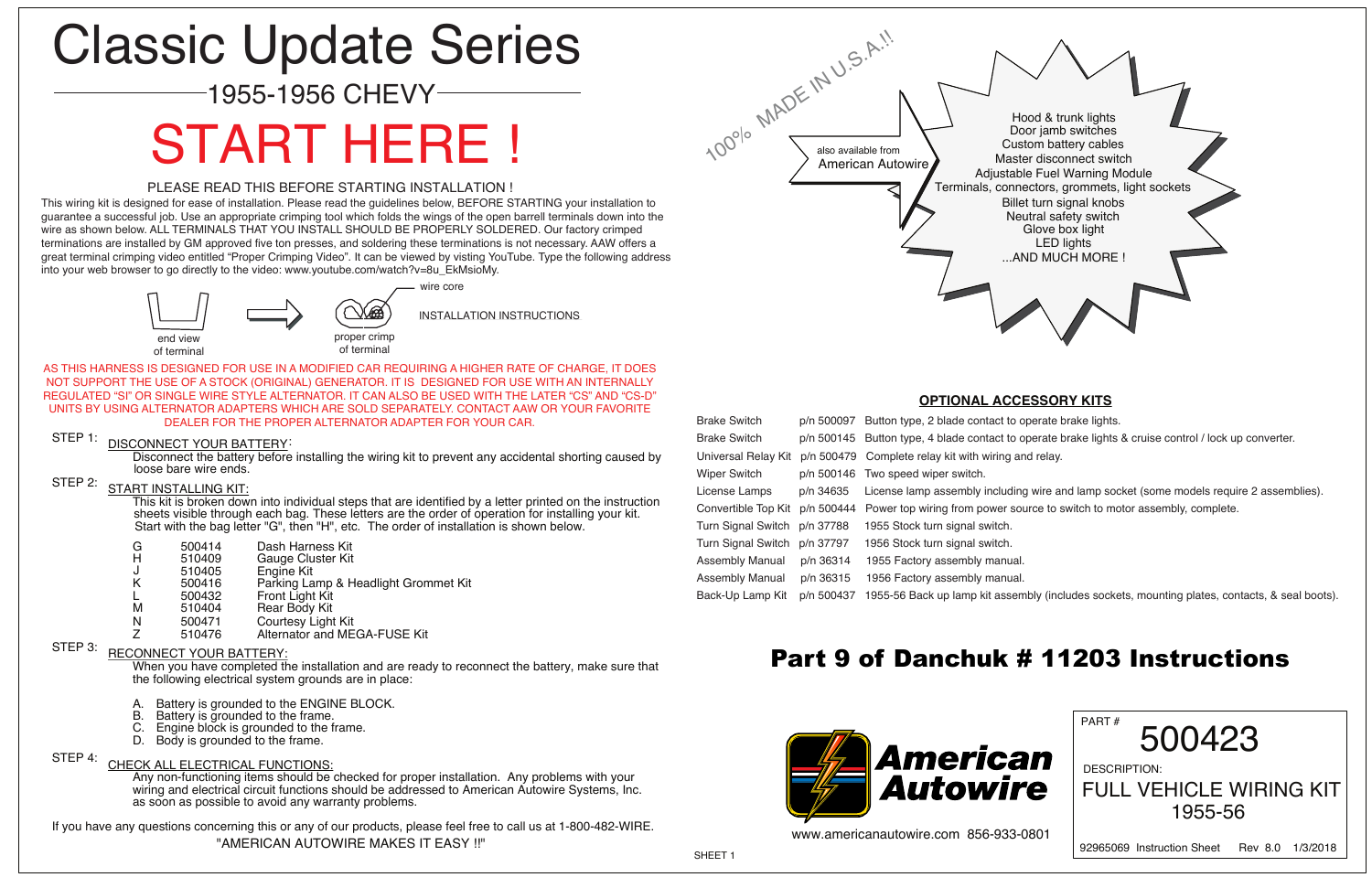PURPL RED

| DK. BLUE     |  |
|--------------|--|
| DK. GREEN    |  |
| <b>PINK</b>  |  |
| ORANGE       |  |
| <b>BROWN</b> |  |
| <b>WHITE</b> |  |
|              |  |

#### DK BLUE LT BLUE LT GREEN DK GREEN TAN BROWN ORANGE

#### **ENGINE**

SHEET 2





#### REAR BODY

FRONT LIGHT

**STARTER** 

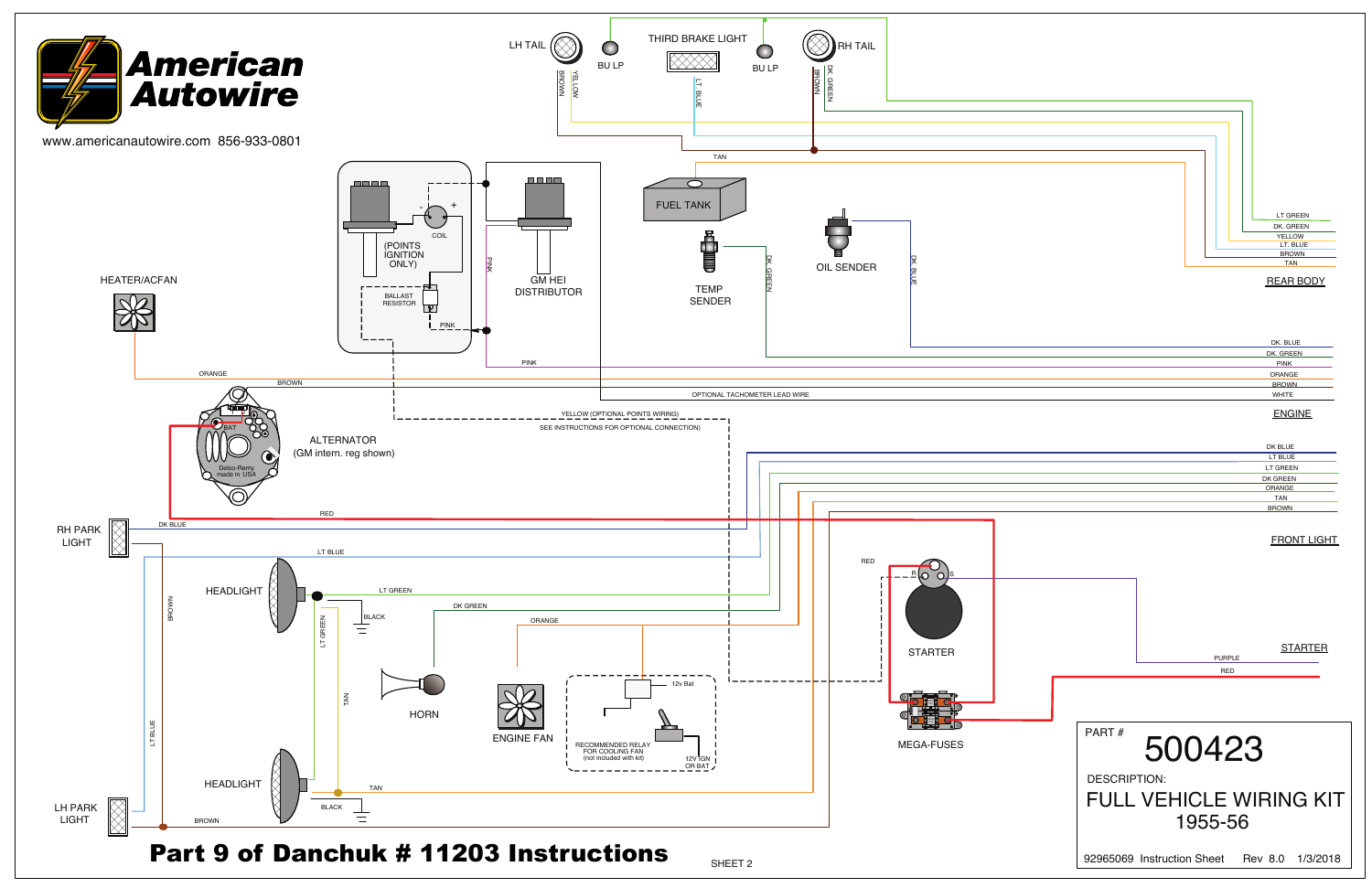

 $\Box$ 

| <b>PURPLE</b> | start            |
|---------------|------------------|
| <b>BROWN</b>  |                  |
| <b>PINK</b>   | acc <sub>e</sub> |
| <b>RED</b>    | ignit<br>batte   |
|               |                  |

FULL VEHICLE WIRING KIT